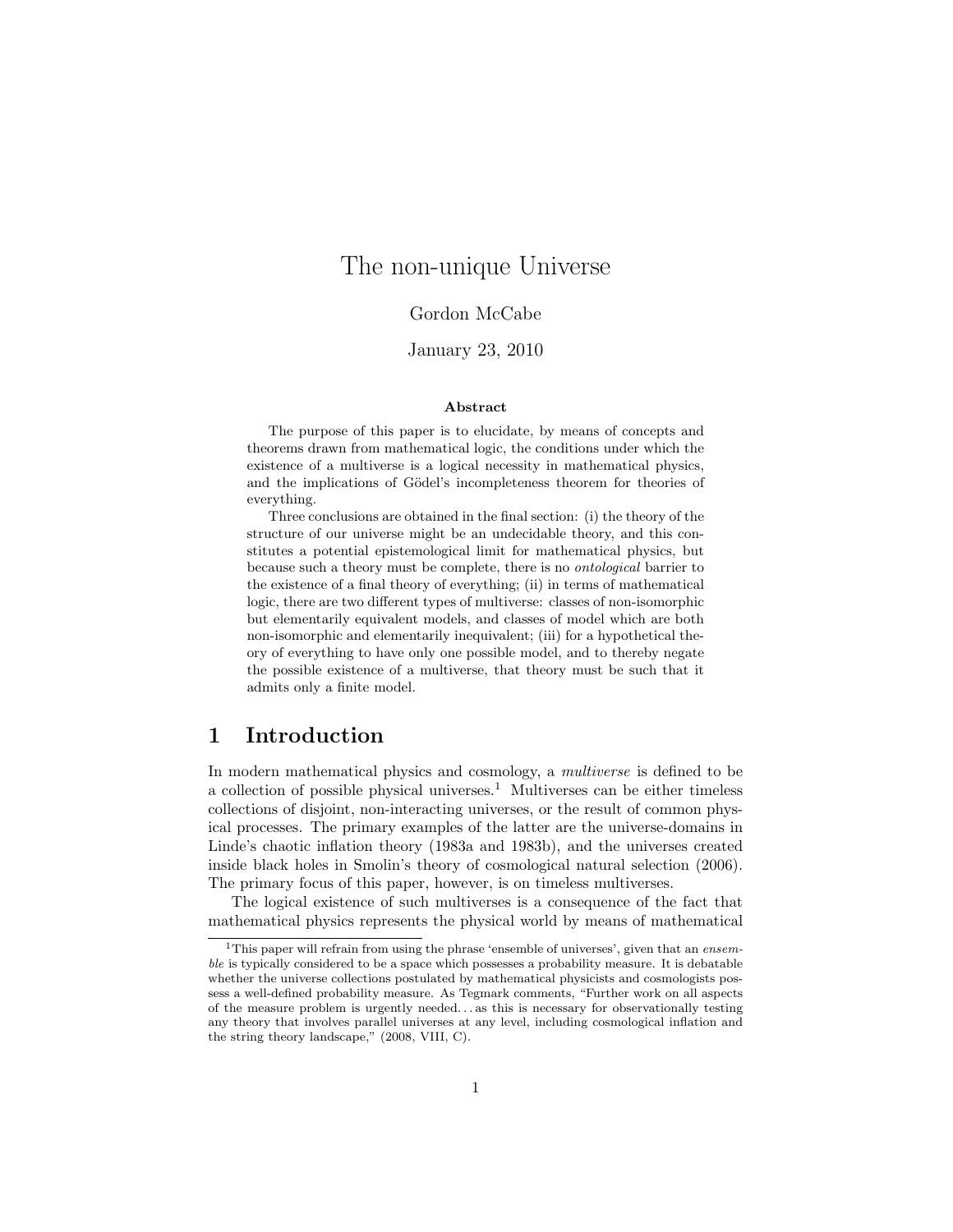structures. These are sets equipped with properties, relationships, operations and distinguished elements, which are collectively required to satisfy certain conditions, called the axioms of the structure. To be precise, the axioms define a species of structure, and each set which possesses that structure is a member of the species. For example, the vector space axioms define a species of structure, and each particular vector space is a member of that species.

It is useful at the outset here to introduce some definitions from mathematical logic, including, in particular, the distinction therein between theories and models. A theory  $T$  is defined to be a set of sentences, in some language, which is closed under logical implication (Enderton, p155). In other words, any sentence which can be derived from a subset of the sentences in a theory, is itself a sentence in the theory. A subset of sentences in a theory, from which the entire theory can be generated by logical implication, is referred to as a set of *axioms* for the theory.<sup>2</sup> An *intepretation* of a language provides the language with its semantics, in the sense that it identifies: the domain over which the variables in the language range; the elements in the domain which correspond to the constants in the language; the elements which possess the predicates in the language; the *n*-tuples of elements which are related by the *n*-ary relations in the language; and the elements which result from performing  $n$ -ary operations upon *n*-tuples in the domain. A model  $\mathfrak U$  of a theory T is an interpretation of the langauge in which that theory is expressed, which renders each sentence in the theory as true.

In this precise sense, the axioms which define a mathematical structure are the axioms of a theory, and each member of a species of structure is a model of that axiomatic theory.<sup>3</sup>

If our physical universe is conceived to possess a mathematical structure, then one can define a multiverse consisting of all the models of that species of structure. Let us consider a couple of examples. In general relativity, a universe is represented by a 4-dimensional differential manifold  $M$  equipped with a metric tensor field g and a set of matter fields and gauge force fields  $\{\phi_i\}$ which generate an energy-stress-momentum tensor  $T$  that satisfies the Einstein field equations

$$
T = 1/(8\pi G)(\text{Ric} - 1/2 \text{ R } g).
$$

 $Ric$  denotes the Ricci tensor field determined by  $g$ , and R denotes the curvature scalar field. The matter fields have distinctive equations of state, and include fluids, scalar fields, tensor fields, and spinor fields. Gauge force fields, such as electromagnetism, are described by  $n$ -form fields. Hence, one can define a general relativistic multiverse to be the class of all models of such  $n$ -tuples  $\{\mathcal{M}, q, \phi_1, ...\}$ , interpreted in this sense.

Alternatively, quantum field theory represents a universe to be a Lorentzian manifold  $(M, g)$  which is equipped with a Hilbert space  $\mathscr{H}$ , a density oper-

<sup>&</sup>lt;sup>2</sup>As defined in Section 4, the subset of sentences must also be decidable.

<sup>&</sup>lt;sup>3</sup>In this context, it should be noted that Tegmark (1998, 2008) draws a distinction between formal systems and mathematical structures, rather than a distinction between theories and models.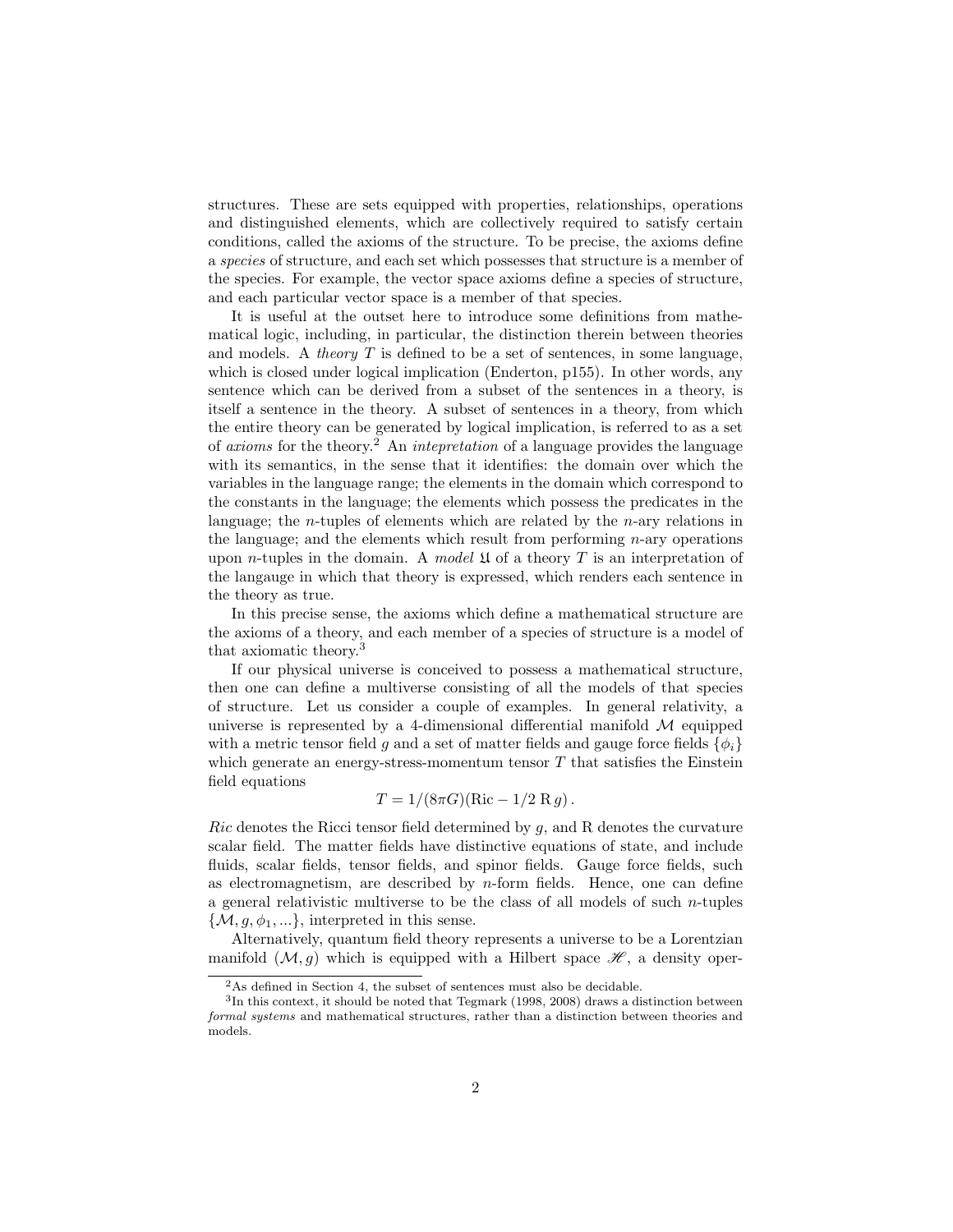ator  $\rho$  on  $\mathscr{H}$ , and a collection of operator-valued distributions  $\{\hat{\phi}_i\}$  on  $\mathcal M$ which take their values as bounded self-adjoint operators on  $\mathscr{H}$  (Wallace 2001). A quantum field theory multiverse is the class of all models of such n-tuples  $\{\mathcal{M}, g, \mathcal{H}, \rho, \hat{\phi}_1, \dots\}$ , interpreted in this sense.

Such universe collections logically exist by virtue of the absence of contradiction in their definition. In the style of Max Tegmark (1998, 2008), one can then go further, and propose that these universe collections physically exist.

Tegmark first considers the proposal that "some subset of all mathematical structures... is endowed with... physical existence," (1998, p1), but dismisses this as inadequate because it fails to explain why some particular collection of mathematical structures is endowed with physical existence rather than another. This is what philosophers would refer to as a problem of contingency, where a contingent fact is something which happens to be true, but isn't true as a matter of necessity.

Tegmark's first multiverse paper responded to this problem of contingency by suggesting that all mathematical structures have physical existence. Tegmark's 2008 paper, however, incorporated the implications of Gödel incompleteness and Church-Turing uncomputability, by formulating alternative proposals that only computable structures, or finite computable structures, physically exist (2008, p22).<sup>4</sup>

In light of such speculation, the following sections analyse the concept of the multiverse in more detail: Section 2 examines the relationship between multiverses, theories, models and the 'parameters of physics'; Section 3 considers multiverses generated by different Lagrangians; and Section 4 assesses the implications of Gödel's incompleteness theorem for theories of everything, and considers whether the prospect of a parameter-free theory of everything would really negate the possible existence of a multiverse.

#### 2 Multiverses, parameters, theories and models

Multiverses are often introduced by varying the so-called 'parameters of physics'. These are typically parameters in the standard model of particle physics<sup>5</sup>, or parameters which specify the initial conditions in general relativistic cosmology. The values of these parameters cannot be theoretically derived, and need to be determined by experiment and observation.

Philosopher of science Jesus Mosterin (2004) points out that "the set of all possible worlds is not at all defined with independence from our conceptual schemes and models. If we keep a certain model (with its underlying theories and mathematics) fixed, the set of the combinations of admissible values for its free parameters gives us the set of all possible worlds (relative to that model). It changes every time we introduce a new cosmological model (and we are in-

<sup>4</sup>Tegmark defines a computable structure to be one whose relations can be obtained by computations which are guaranteed to halt after a finite number of steps (2008, p20)

<sup>5</sup>Note that the standard 'model' is, in terms of mathematical logic, a theory and not a model.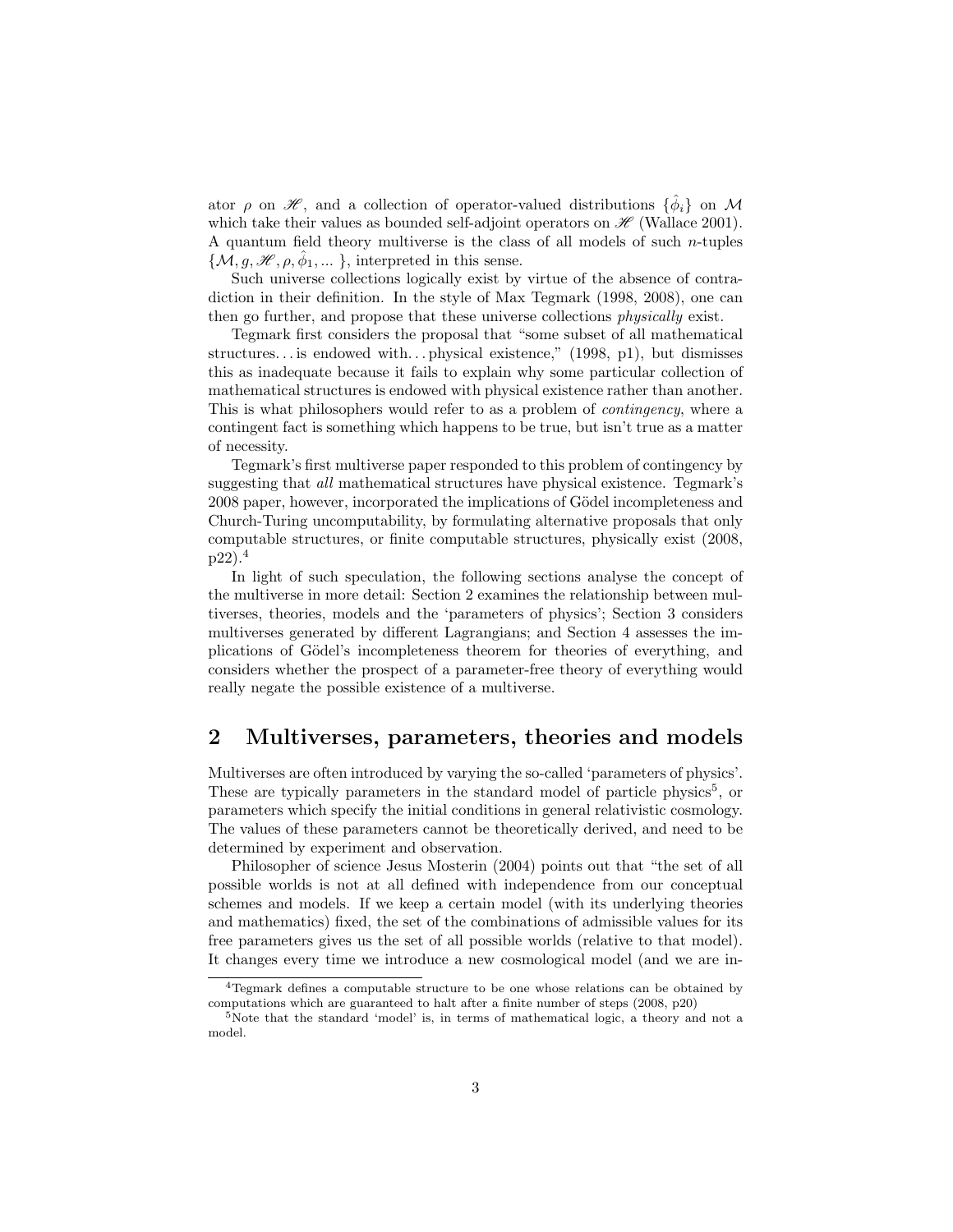troducing them all the time). Of course, one could propose considering the set of all possible worlds relative to all possible models formulated in all possible languages on the basis of all possible mathematics and all possible underlying theories, but such consideration would produce more dizziness than enlightenment."

Mosterin's point here is aimed at the anthropic principle, and the suggestion that there are multiverses which realise all possible combinations of values for the parameters of physics. At face value, this might seem to be a different type of multiverse than that obtained by varying mathematical structures and models, but in fact, the values chosen for the free parameters of a theory actually correspond to a choice of model.

As an example, consider the free parameters of the standard model of particle physics. These include: the coupling constants of the strong and electromagnetic forces; two parameters which determine the Higgs field potential; the Weinberg angle; the masses of the elementary quarks and leptons; and the values of four parameters in the Kobayashi-Maskawa matrix which specifies the 'mixing' of the  $\{d, s, b\}$  quark flavours in weak force interactions. In terms of a choice of model, the value chosen for the coupling constant of a gauge field with gauge group G corresponds to a choice of metric in the Lie algebra g, (Derdzinksi 1992, p114- 115); the Weinberg angle corresponds to a choice of metric in the Lie algebra of the electroweak force, (ibid., p104-111); the values chosen for the masses of the elementary quarks and leptons correspond to the choice of a finite family of irreducible unitary representations of the local space-time symmetry group, from a continuous infinity of alternatives on offer (McCabe 2007); and the choice of a specific Kobayashi-Maskawa matrix corresponds to the selection of a specific orthogonal decomposition  $\sigma_{d'} \oplus \sigma_{s'} \oplus \sigma_{b'}$  of the fibre bundle which represents a generalization of the  $\{d, s, b\}$  quark flavours, (Derdzinski 1992, p160).

Nevertheless, Lee Smolin (2009) argues against the notion that there exists a multiverse of (timeless) universes. Smolin believes that the need to invoke a multiverse is rooted in the dichotomy between laws and initial conditions in existing theoretical physics, and suggests moving beyond this paradigm.

A choice of initial conditions, however, is merely one of the means by which particular solutions to the laws of physics are identified. More generally, there are boundary conditions, and free parameters in the equations, which have no special relationship to the nature of time. To reiterate, each theory in mathematical physics represents the physical world by a species of mathematical structure, for which there are, in general, many possible non-isomorphic models; the laws associated with that theory select a particular sub-class of these models. As Earman puts it, "a practitioner of mathematical physics is concerned with a certain mathematical structure and an associated set M of models with this structure. The... laws  $L$  of physics pick out a distinguished sub-class of models  $\mathfrak{M}_L := \text{Mod}(L) \subset \mathfrak{M}$ , the models satisfying the laws L (or in more colorful, if misleading, language, the models that "obey" the laws  $L$ )," (p4, 2002).<sup>6</sup> The

<sup>&</sup>lt;sup>6</sup>If those laws contain a set of free parameters  $\{p_i : i = 1, ..., n\}$ , then one has a different class of models  $\mathfrak{M}_{L(p_i)}$  for each set of combined values of the parameters  $\{p_i\}$ .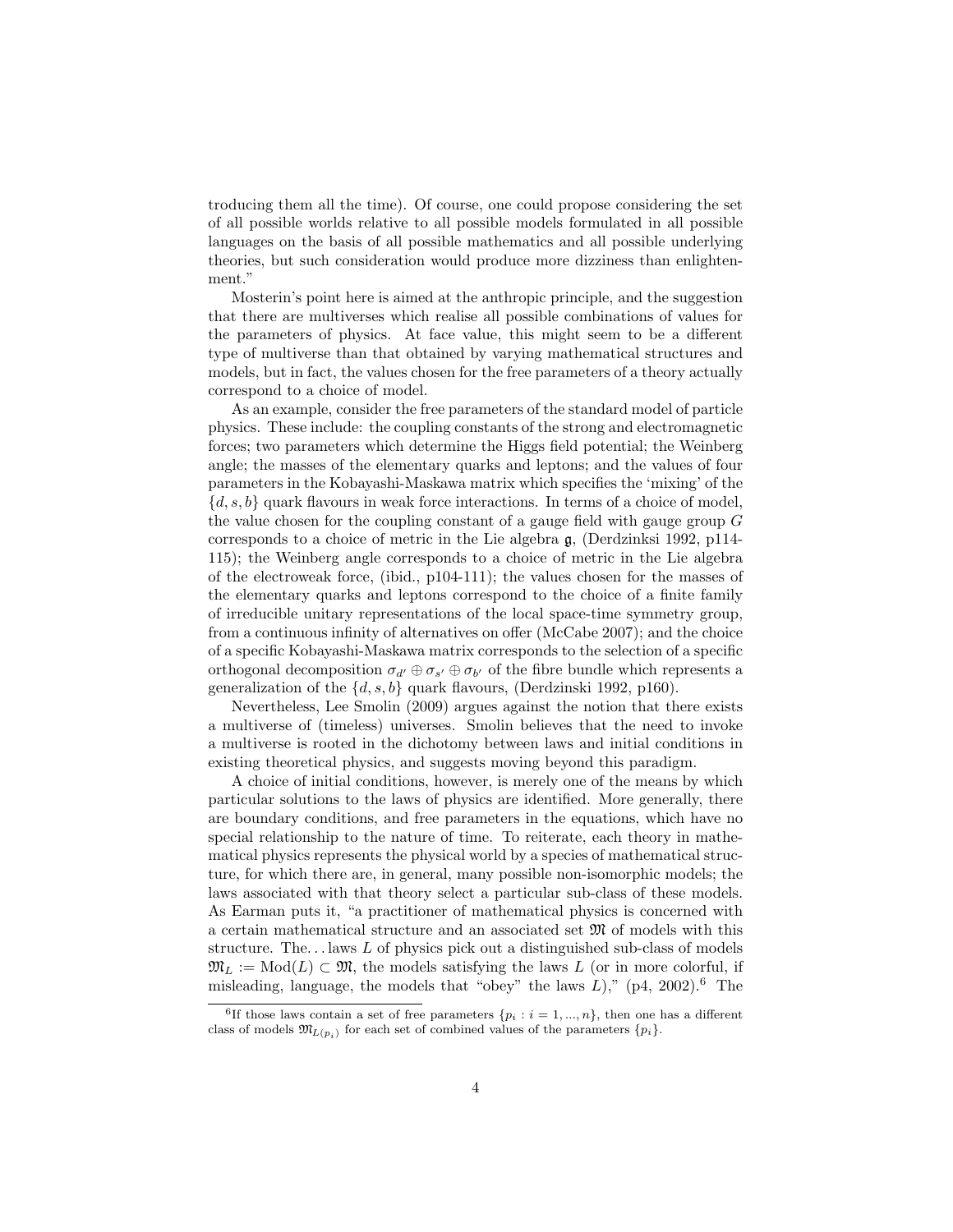application of a theory to explain or predict a particular empirical phenomenon, then requires the selection of a particular solution, i.e., a particular model. The choice of initial conditions and boundary conditions is simply a way of picking out a particular model of a theory.

One point of nomenclature to note in passing here is that, whilst mathematical logicians consider a theory to be the set of sentences which define a species of structure, physicists consider the laws which define a sub-class of mathematical models to define a theory. If one retains the same species of mathematical structure, but one changes the laws imposed upon it, then, as far as physicists are concerned, one obtains a different theory. Thus, for example, whilst general relativity represents space-time as a 4-dimensional Lorentzian manifold, if one changes the laws imposed by general relativity upon a Lorentzian manifold, (the Einstein field equations), then one obtains a different physical theory.

Irrespective of the nomenclature, the crucial point is that any theory whose domain extends to the entire universe, (i.e. any cosmological theory), potentially has a multiverse associated with it: namely, the class of all models of that theory. Irrespective of whether a future theory abolishes the dichotomy between laws and initial conditions, as Smolin prescribes, the application of that theory will require a means of identifying particular models of the species of mathematical structure selected by the theory. If there is only one physical universe, as Smolin claims, then the problem of contingency will remain: why does this particular model exist and not any one of the other possibilities? The invocation of a multiverse solves the problem of contingency by postulating that all the possible models physically exist.

#### 3 Lagrangians and multiverses

At a classical level in mathematical physics, the equations of a theory can be economically specified by a Lagrangian, hence it is typical in physics to identify a theory with its Lagrangian. This point is particularly crucial because it also explains why different 'Effective Field Theories' (EFTs) are associated with different 'vacua'.

The Lagrangians of particle physics typically contain scalar fields, such as the Higgs field in the unified electroweak theory, or the moduli fields of string theory, (which purportedly control the way in which six of the ten space-time dimensions are compactified). The scalar fields have certain values which constitute minima of their respective potential energy functions, and such minima are called vacuum states (or ground states). If one assumes that in the current universe such scalar fields reside in a vacuum state, then this can yield new Lagrangians in two different ways. Firstly, if a particular vacuum state is chosen and substituted into the general Lagrangian, then this yields a reduced Lagrangian. Each different vacuum state can yield a different reduced Lagrangian. Secondly, however, the choice of a vacuum state can yield a Lagrangian for the low-energy fluctuations above the vacuum state. This is called the Lagrangian of an effective field theory. As Smolin puts it, "An effective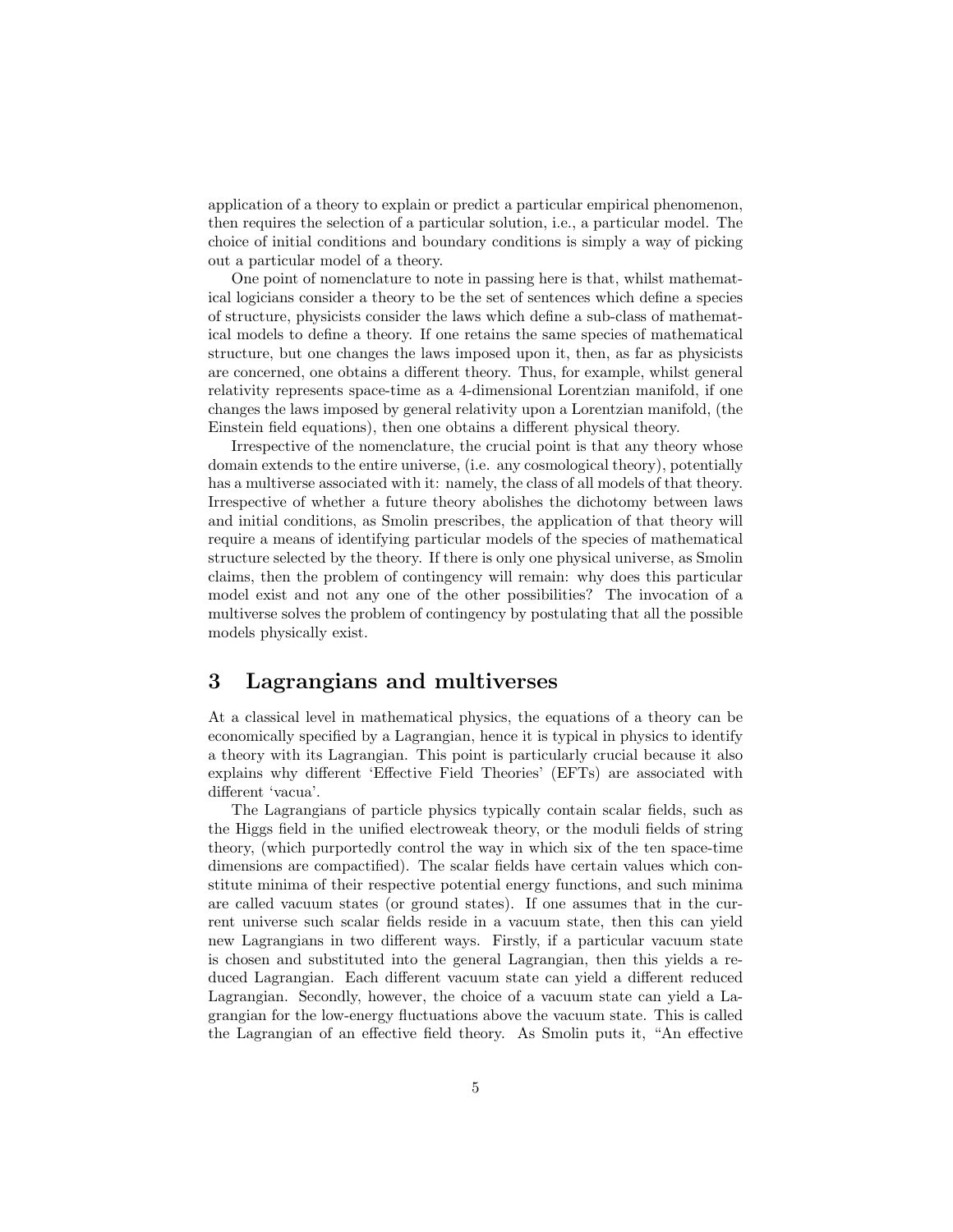field theory is a semiclassical field theory which is constructed to represent the behavior of the excitations of a vacuum state of a more fundamental theory below some specified energy scale. They have the great advantage that one can study a theory expanded around a particular solution, treating that solution as a fixed background," (2005, p29). Different choices of vacuum state will yield different effective theories of low-energy phenomenology.

Neither the reduced Lagrangian nor an effective Lagrangian are the Lagrangian of the fundamental theory. The selection of a vacuum state yields a new Lagrangian, and because a Lagrangian defines a theory, the selection of a vacuum state for a scalar field is seen to define the selection of a theory. It is therefore typical in physics to speak, interchangeably, about the number of possible vacua, and the number of possible effective field theories in string theory.<sup>7</sup> The collection of different string theory vacua defines the so-called string theory 'landscape', and this landscape defines a type of multiverse.

However, it should be carefully noted that the string theory landscape defines a collection of different (effective) theories, not a collection of models of a fixed theory. Hence, even if one fixes a particular fundamental string theory, and even if one selects a particular vacuum state and a particular low-energy effective theory, this point in the string theory landscape itself corresponds to another multiverse, consisting of the class of all models of that effective theory.

# 4 Mathematical logic, theories of everything, and multiverses

A final theory of everything, with no free parameters, has often been postulated as a superior alternative to the multiverse generated by our current suite of theories, with their various free parameters. The idea here is that the values of the free parameters in current theories, will follow by definition from the axioms of a final theory, in the same way that the value of pi follows from the axioms of classical Euclidean geometry. However, whilst there may be no free parameters in a final theory, the absence of free parameters is no guarantee that a theory will possess only one model. Hence, even if a final, parameter-free, theory of everything is obtainable, it may still generate a multiverse consisting of all its mutually non-isomorphic models.

However, before we proceed to consider the conditions under which a theory of everything will generate a multiverse, we first need to address the frequent question of whether Gödel's incompleteness theorem is inconsistent with the possibility of a theory of everything.

To reiterate, theories generally have many different models. For example, each different vector space is a model for the theory of vector spaces, and each

<sup>7</sup>Note that not all EFTs are obtained from a fundamental theory by the selection of a vacuum state. Whilst the latter can be considered a 'top-down' approach to obtaining EFTs, there are also 'bottom-up' approaches, in which, for example, the parameters in an existing Lagrangian are modified under Renormalization Group equations to obtain a new EFT. See Hartmann (2001) for a comprehensive analysis of EFTs.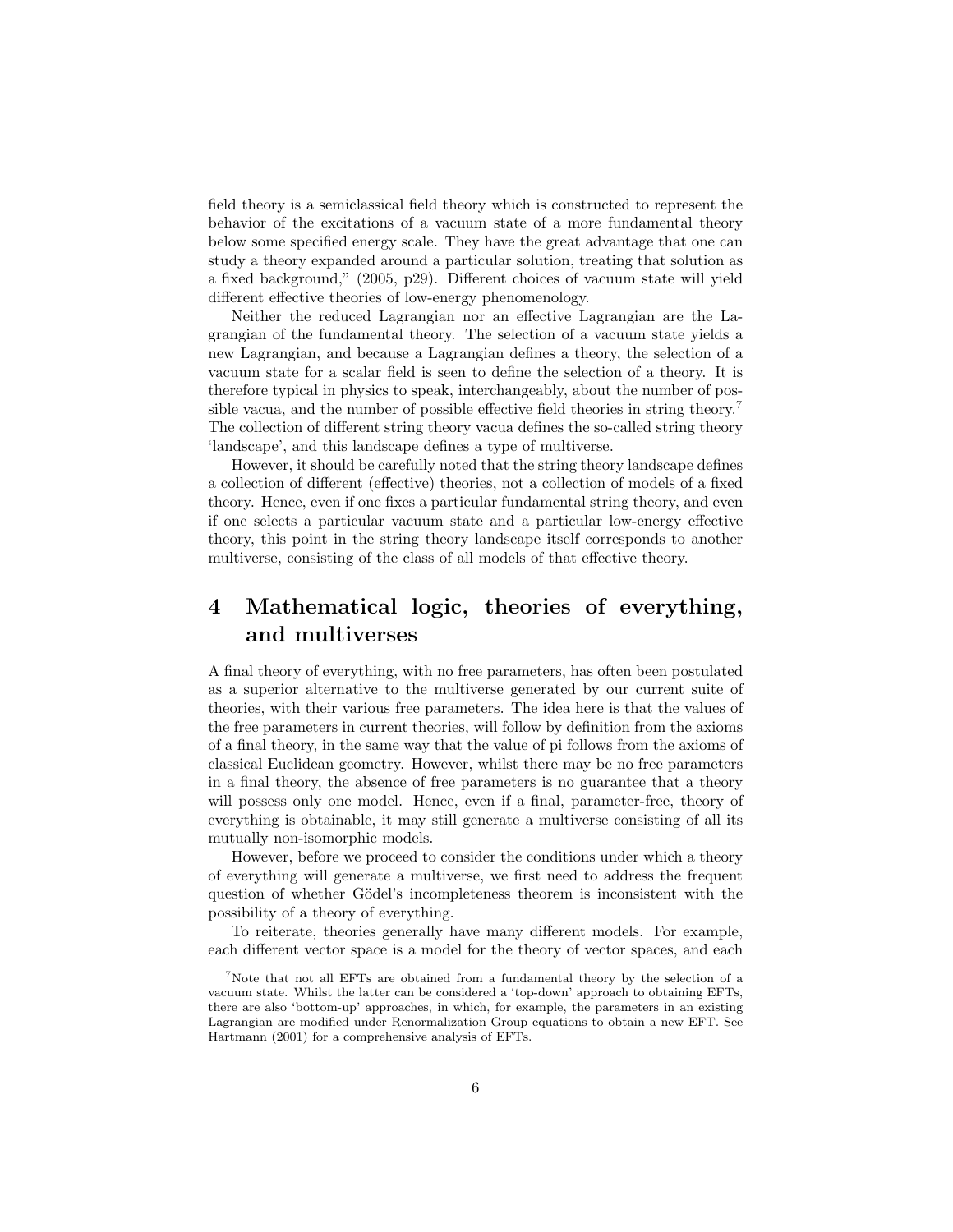different group is a model for the theory of groups. The class of groups and the class of vector spaces can be said to be species of mathematical structure. Conversely, given any structure or model  $\mathfrak{U}$ , there is a theory Th  $\mathfrak{U}$  which consists of the sentences which are true in the structure  $\mathfrak{U}$ , (Enderton, p148).

Now, a theory  $T$ , in the sense defined in mathematical logic, is defined to be *complete* if for any sentence  $\sigma$ , either  $\sigma$  or its negation  $\neg \sigma$  belongs to T (Enderton p156). A theory  $T$  is defined to be *decidable* if there is an effective procedure of deciding whether any given sentence  $\sigma$  belongs to T, where an 'effective procedure' is generally defined to be a finitely-specifiable sequence of algorithmic steps, (ibid.,  $p61-62$ ). A theory is *axiomatizable* if there is a decidable set of sentences in the theory, whose closure under logical implication equals the entire theory (ibid., p156).

Gödel's incompleteness theorem revolves around the theory of Peano arithmetic (the theory of conventional additional and multiplicational arithmetic), and a particular model  $\mathfrak{R} = (\mathbb{N}; 0, S, \leq, +, \cdot, E)$  of Peano arithmetic, whose theory Th $\Re$  can be referred to as 'number theory' (Enderton, p182).<sup>8</sup> It transpires that the theory of Peano arithmetic is both incomplete and undecidable. Moreover, whilst Peano arithmetic is axiomatizable, Gödel demonstrated that number theory Th $\Re$  is undecidable and non-axiomatizable, (ibid., p202ff). Gödel obtained sentences  $\sigma$ , which are true in the model, but which cannot be proven from the theory of the model. These sentences are of the self-referential form,  $\sigma =$  T am not provable from A', where A is a subset of sentences in the theory, (ibid., p184).

It should be recognized that an incomplete theory is a highly generic occurrence in mathematics, and is not in itself a pathology. The axiomatic theory of groups, for example, is incomplete. Moreover, an incomplete theory can be turned into a complete theory by adding more axioms. For example, whilst the theory of fields is not complete, the theory of algebraically closed fields of characteristic zero is complete (Enderton p156). The undecidability of a theory can also be remedied in some cases by adding more axioms, but the crucial point is that Gödel discovered a type of undecidability which cannot be remedied by the addition of extra axioms.

Whilst the application of mathematics to the physical world may be fairly untroubled by the difficulties of self-referential sentences, undecidable sentences which are free from self-reference have been found in various branches of mathematics. It has, for example, been established that there is no general means of proving whether or not a pair of 'triangulated' 4-dimensional manifolds are homeomorphic (topologically identical) (Geroch and Hartle, 1986).

Any theory which includes number theory will be undecidable, hence if a final theory of everything includes number theory, then the final theory will also be undecidable. Given that the use of number theory is fairly pervasive in mathematical physics, this appears to be highly damaging to the prospects for a final theory of everything.

 $8N$  is the set of natural numbers, 0 denotes the number zero as a distinguished element, **S** is the successor function,  $S(n) = n + 1$ ,  $\lt$  is the ordering relation on N, and  $+, \cdot, E$  are addition, multiplication and exponentiation.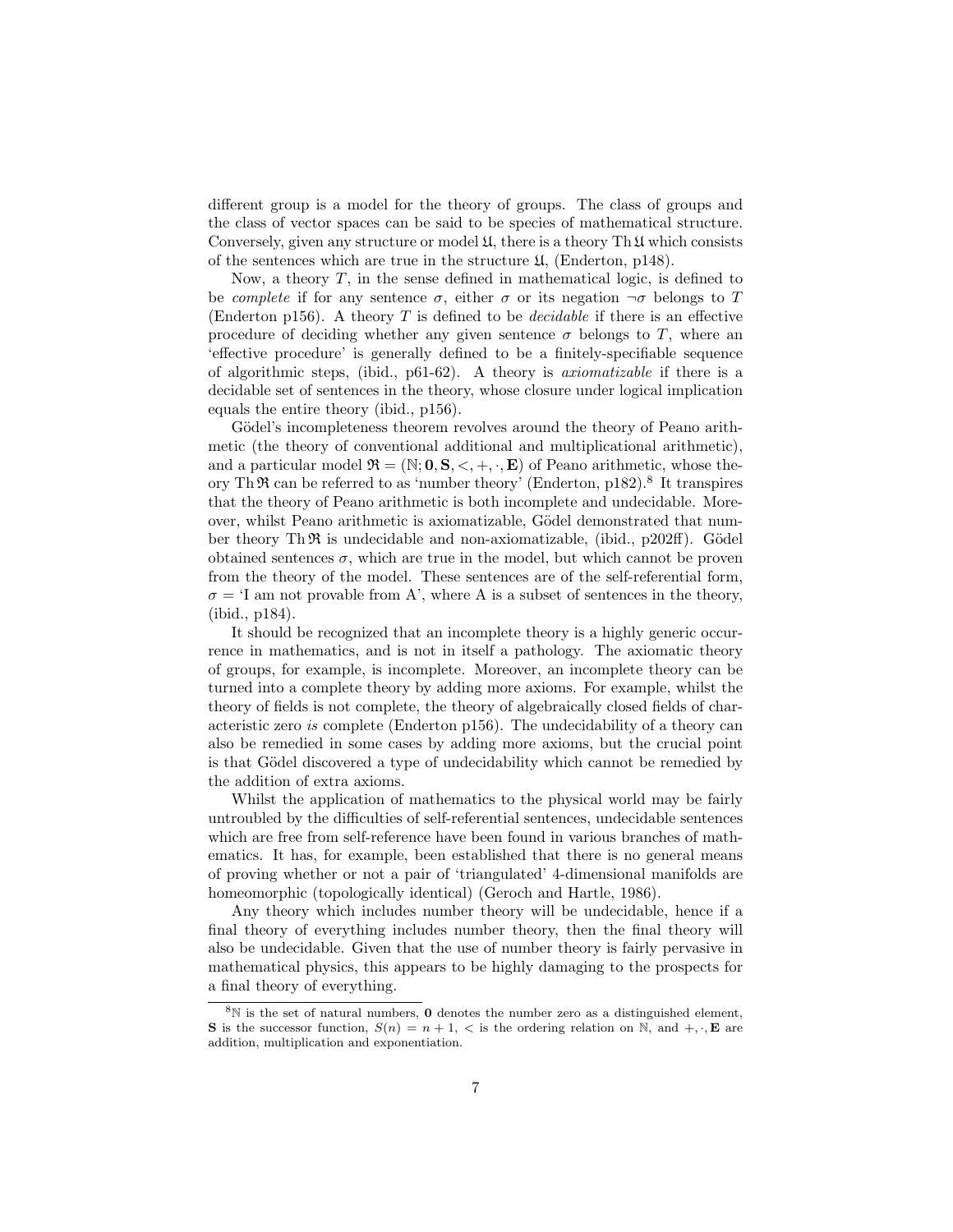However, it is still conceivable that a final theory of everything might not include number theory, and in this case, a final theory of everything could still be both complete and decidable. In addition, even if a final theory of everything is incomplete and undecidable, it is the models  $\mathfrak U$  of a theory which purport to represent physical reality, and whilst the theory of a model,  $Th \mathfrak{U}$ , may be undecidable, it is guaranteed to be complete. That is, every sentence in the language of the theory will either belong or not belong to Th U.

In conclusion, the potential undecidability of  $Th\mathfrak{U}$ , the theory of the structure of our universe, constitutes a potential epistemological limit for mathematical physics; it is potentially a limit on what can be proven about the structure of our universe. However, the guaranteed completeness of  $Th\mathfrak{U}$ , entails that there is no ontological barrier to the existence of a final theory of everything.

The concepts of mathematical logic, introduced to explain Gödel's theorem, can also be exploited to shed further light on the existence of multiverses in mathematical physics. In particular, it is fruitful to introduce the concept of elementary equivalence.

Two models of a theory are defined to be elementarily equivalent if they share the same truth-values for all the sentences of the language (Enderton p97). Whilst isomorphic models must be elementarily equivalent, there is no need for elementarily equivalent models to be isomorphic. For example, the structure  $(\mathbb{R}, \leq_R)$  consisting of the real numbers, equipped with its conventional ordering relationship, is elementarily equivalent to  $(Q, \leq_Q)$ , the set of rational numbers equipped with its conventional ordering relationship. They both provide models of a complete theory,<sup>9</sup> formulated in a first-order language containing the symbols  $=, \forall, \langle$ . However, whilst  $\mathbb Q$  is a countable set,  $\mathbb R$  is uncountable; there cannot be an isomorphic mapping between sets of different cardinality, hence these structures are non-isomorphic (Enderton p97-98).

Recall that any physical theory whose domain extends to the entire universe, (i.e. any cosmological theory), potentially has a multiverse associated with it: namely, the class of all models of that theory. Both complete and incomplete theories are capable of generating such multiverses. Recalling that a complete theory T is one in which any sentence  $\sigma$ , or its negation  $\neg \sigma$ , belongs to the theory  $T$ , it follows that every model of a complete theory must be elementarily equivalent. A theory will in general possess non-isomorphic models, but in the case of a complete theory its class of non-isomorphic models will be elementarily equivalent.

In contrast, if a theory is such that there are sentences which are true in some models but not in others, then that theory must be incomplete, and in this case, the models of the theory will be mutually non-isomorphic and elementarily inequivalent.

Hence, mathematical logic suggests that the application of mathematical physics to the universe as a whole can generate two different types of multiverse: classes of non-isomorphic but elementarily equivalent models; and classes of model which are both non-isomorphic and elementarily inequivalent.

<sup>9</sup>See Enderton p159, for the axioms of this theory.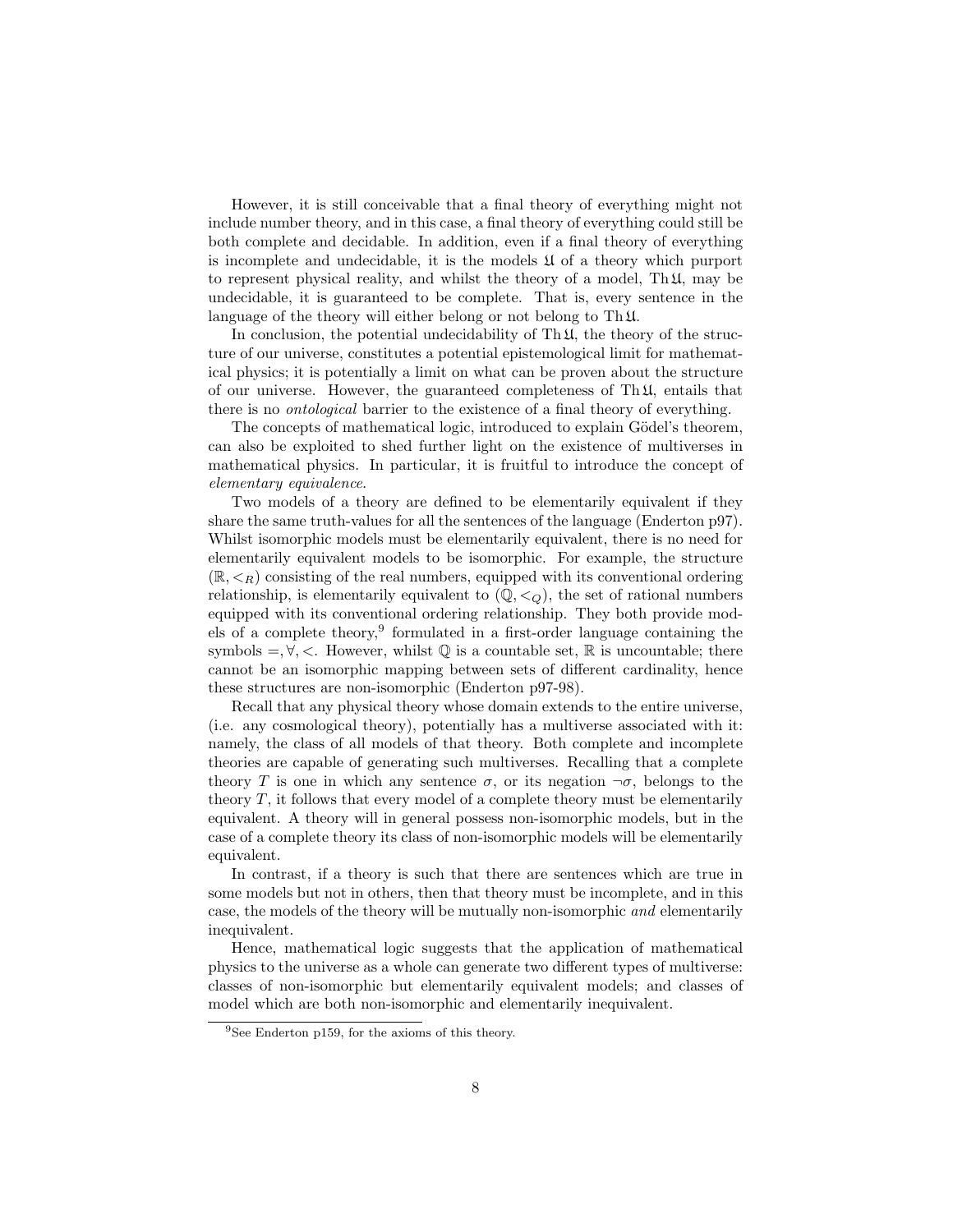The further question then arises: are there any conditions under which a theory has only one model, up to isomorphism? In other words, are there conditions under which a theory doesn't generate a multiverse, and the problem of contingency ('Why this universe and not some other?') is eliminated?

The Löwenheim-Skolem theorem, a significant result in mathematical logic concerning the cardinalities of the models of theories, has a corollary which provides an answer to this. This corollary holds that if a theory has a model of any infinite cardinality, then it will have models of all infinite cardinalities (Enderton p154). Models of different cardinality obviously cannot be isomorphic, hence any theory, complete or incomplete, which has at least one model of infinite cardinality, will have a multiverse associated with. (In the case of a complete theory, the models of different cardinality will be elementarily equivalent, even if they are non-isomorphic). Needless to say, general relativity has models which employ the cardinality of the continuum, hence general relativity, for example, will possess models of every cardinality.

For a theory of mathematical physics to have only one possible model, it must have only a finite model. A theory of everything must have a unique finite model if the problem of contingency, and the potential existence of a multiverse is to be eliminated.

### References

- [1] Derdzinski, A. (1992). Geometry of the Standard Model of Elementary Particles, Texts and Monographs in Physics, Berlin-Heidelberg-New York: Springer Verlag.
- [2] Earman, J. (2002). Laws, Symmetry, and Symmetry Breaking; Invariance, Conservation Principles, and Objectivity, Presidential address PSA 2002.
- [3] Enderton, H.B. (2001). A Mathematical Introduction to Logic, Second Edition, London: Academic Press.
- [4] Geroch, R., Hartle, J.B. (1986). Computability and Physical Theories, Foundations of Physics, vol.16, No.6, pp533-550.
- [5] Hartmann, S. (2001). Effective field theories, reductionism and scientific explanation, Studies in the History and Philosophy of Modern Physics, 32, pp267-304.
- [6] Linde, A.D. (1983a). Chaotic inflating universe. Pis'ma v Zhurnal Eksperimental' noi i Teoreticheskoi Fiziki 38, pp149-151. [English translation: Journal of Experimental and Theoretical Physics Letters 38, pp176-179.]
- [7] Linde, A.D. (1983b). Chaotic inflation. Physics Letters 129B, pp177-181.
- [8] McCabe, G. (2007). The structure and interpretation of the standard model, (Philosophy and Foundations of Physics Volume 2). Amsterdam: Elsevier.